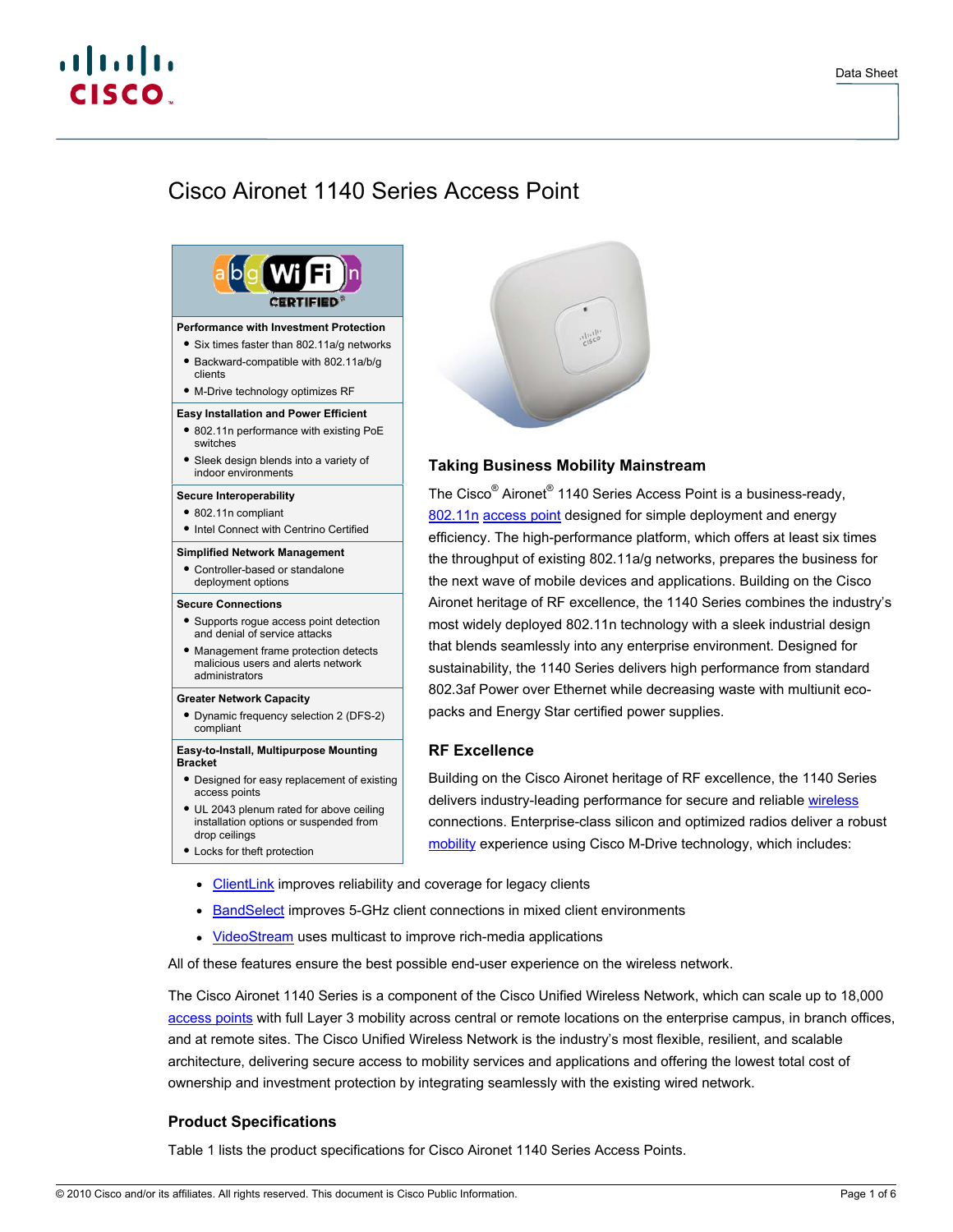| <b>Item</b>                 | <b>Specification</b>                                                                                                                                             |                                                                                                    |                    |                    |                    |  |  |  |  |
|-----------------------------|------------------------------------------------------------------------------------------------------------------------------------------------------------------|----------------------------------------------------------------------------------------------------|--------------------|--------------------|--------------------|--|--|--|--|
| <b>Part Numbers</b>         | <b>Cisco Aironet 1140 Series Access Point</b>                                                                                                                    |                                                                                                    |                    |                    |                    |  |  |  |  |
|                             | • AIR-LAP1142N-x-K9 - Dual-band Controller-based 802.11a/q/n                                                                                                     |                                                                                                    |                    |                    |                    |  |  |  |  |
|                             | • AIR-LAP1141N-x-K9 - Single-band Controller-based 802.11g/n                                                                                                     |                                                                                                    |                    |                    |                    |  |  |  |  |
|                             | • AIR-AP1142N-x-K9 - Dual-band Standalone 802.11a/q/n                                                                                                            |                                                                                                    |                    |                    |                    |  |  |  |  |
|                             |                                                                                                                                                                  | • AIR-AP1141N-x-K9 - Single-band Standalone 802.11g/n                                              |                    |                    |                    |  |  |  |  |
|                             |                                                                                                                                                                  | • AIR-LAP1142-xK9-PR - Eco-pack (dual-band 802.11a/g/n) 10 quantity Controller-based access points |                    |                    |                    |  |  |  |  |
|                             | • AIR-AP1142-xK9-5PR - Eco-pack (dual-band 802.11a/g/n) 5 quantity Standalone access points                                                                      |                                                                                                    |                    |                    |                    |  |  |  |  |
|                             | Regulatory domains: (x = regulatory domain)<br>Customers are responsible for verifying approval for use in their individual countries. To verify approval and to |                                                                                                    |                    |                    |                    |  |  |  |  |
|                             | identify the regulatory domain that corresponds to a particular country, please visit<br>http://www.cisco.com/go/aironet/compliance.                             |                                                                                                    |                    |                    |                    |  |  |  |  |
|                             | Not all regulatory domains have been approved. As they are approved, the part numbers will be available on the<br>Global Price List.                             |                                                                                                    |                    |                    |                    |  |  |  |  |
| <b>Software</b>             |                                                                                                                                                                  | • Cisco Unified Wireless Network Software Release 5.2 or later                                     |                    |                    |                    |  |  |  |  |
|                             | • Cisco IOS® Software Release 12.4(21a)JA                                                                                                                        |                                                                                                    |                    |                    |                    |  |  |  |  |
| 802.11n Capabilities        | • 2x3 multiple-input multiple-output (MIMO) with two spatial streams                                                                                             |                                                                                                    |                    |                    |                    |  |  |  |  |
|                             | · Maximal ratio combining (MRC)                                                                                                                                  |                                                                                                    |                    |                    |                    |  |  |  |  |
|                             | • Legacy beamforming (hardware supports this capability; not yet enabled in software)                                                                            |                                                                                                    |                    |                    |                    |  |  |  |  |
|                             | • 20- and 40-MHz channels                                                                                                                                        |                                                                                                    |                    |                    |                    |  |  |  |  |
|                             | • PHY data rates up to 300 Mbps                                                                                                                                  |                                                                                                    |                    |                    |                    |  |  |  |  |
|                             | • Packet aggregation: A-MPDU (Tx/Rx), A-MSDU (Tx/Rx)                                                                                                             |                                                                                                    |                    |                    |                    |  |  |  |  |
|                             | • 802.11 dynamic frequency selection (DFS) (Bin 5)                                                                                                               |                                                                                                    |                    |                    |                    |  |  |  |  |
|                             | • Cyclic shift diversity (CSD) support                                                                                                                           |                                                                                                    |                    |                    |                    |  |  |  |  |
| <b>Data Rates Supported</b> | 802.11a: 6, 9, 12, 18, 24, 36, 48, and 54 Mbps                                                                                                                   |                                                                                                    |                    |                    |                    |  |  |  |  |
|                             | 802.11g: 1, 2, 5.5, 6, 9, 11, 12, 18, 24, 36, 48, and 54 Mbps                                                                                                    |                                                                                                    |                    |                    |                    |  |  |  |  |
|                             |                                                                                                                                                                  | 802.11n data rates (2.4 GHz and 5 GHz):                                                            |                    |                    |                    |  |  |  |  |
|                             | $MCS$ Index <sup>1</sup>                                                                                                                                         | $GI^2 = 800ns$                                                                                     |                    |                    | $GI = 400ns$       |  |  |  |  |
|                             |                                                                                                                                                                  | 20-MHz Rate (Mbps)                                                                                 | 40-MHz Rate (Mbps) | 20-MHz Rate (Mbps) | 40-MHz Rate (Mbps) |  |  |  |  |
|                             | 0                                                                                                                                                                | 6.5                                                                                                | 13.5               | 7.2                | 15                 |  |  |  |  |
|                             | 1                                                                                                                                                                | 13                                                                                                 | 27                 | 14.4               | 30                 |  |  |  |  |
|                             | 2                                                                                                                                                                | 19.5                                                                                               | 40.5               | 21.7               | 45                 |  |  |  |  |
|                             | 3                                                                                                                                                                | 26                                                                                                 | 54                 | 28.9               | 60                 |  |  |  |  |
|                             | 4                                                                                                                                                                | 39                                                                                                 | 81                 | 43.3               | 90                 |  |  |  |  |
|                             | 5                                                                                                                                                                | 52                                                                                                 | 108                | 57.8               | 120                |  |  |  |  |
|                             | 6                                                                                                                                                                | 58.5                                                                                               | 121.5              | 65                 | 135                |  |  |  |  |
|                             | 7                                                                                                                                                                | 65                                                                                                 | 135                | 72.2               | 150                |  |  |  |  |
|                             | 8                                                                                                                                                                | 13                                                                                                 | 27                 | 14.4               | 30                 |  |  |  |  |
|                             | 9                                                                                                                                                                | 26                                                                                                 | 54                 | 28.9               | 60                 |  |  |  |  |
|                             | 10                                                                                                                                                               | 39                                                                                                 | 81                 | 43.3               | 90                 |  |  |  |  |
|                             | 11                                                                                                                                                               | 52                                                                                                 | 108                | 57.8               | 120                |  |  |  |  |
|                             | 12                                                                                                                                                               | 78                                                                                                 | 162                | 86.7               | 180                |  |  |  |  |
|                             | 13                                                                                                                                                               | 104                                                                                                | 216                | 115.6              | 240                |  |  |  |  |
|                             | 14                                                                                                                                                               | 117                                                                                                | 243                | 130                | 270                |  |  |  |  |
|                             | 15                                                                                                                                                               | 130                                                                                                | 270                | 144.4              | 300                |  |  |  |  |

**Table 1.** Product Specifications for Cisco Aironet 1140 Series Access Points

<span id="page-1-1"></span><span id="page-1-0"></span>© 2010 Cisco and/or its affiliates. All rights reserved. This document is Cisco Public Information. Page 2 of 6

 1 MCS Index: The **M**odulation and Coding Scheme (MCS) index determines the number of spatial streams, the modulation, the coding rate, and data rate values. 2 GI: A **G**uard Interval **(GI)** between symbols helps receivers overcome the effects of multipath delays.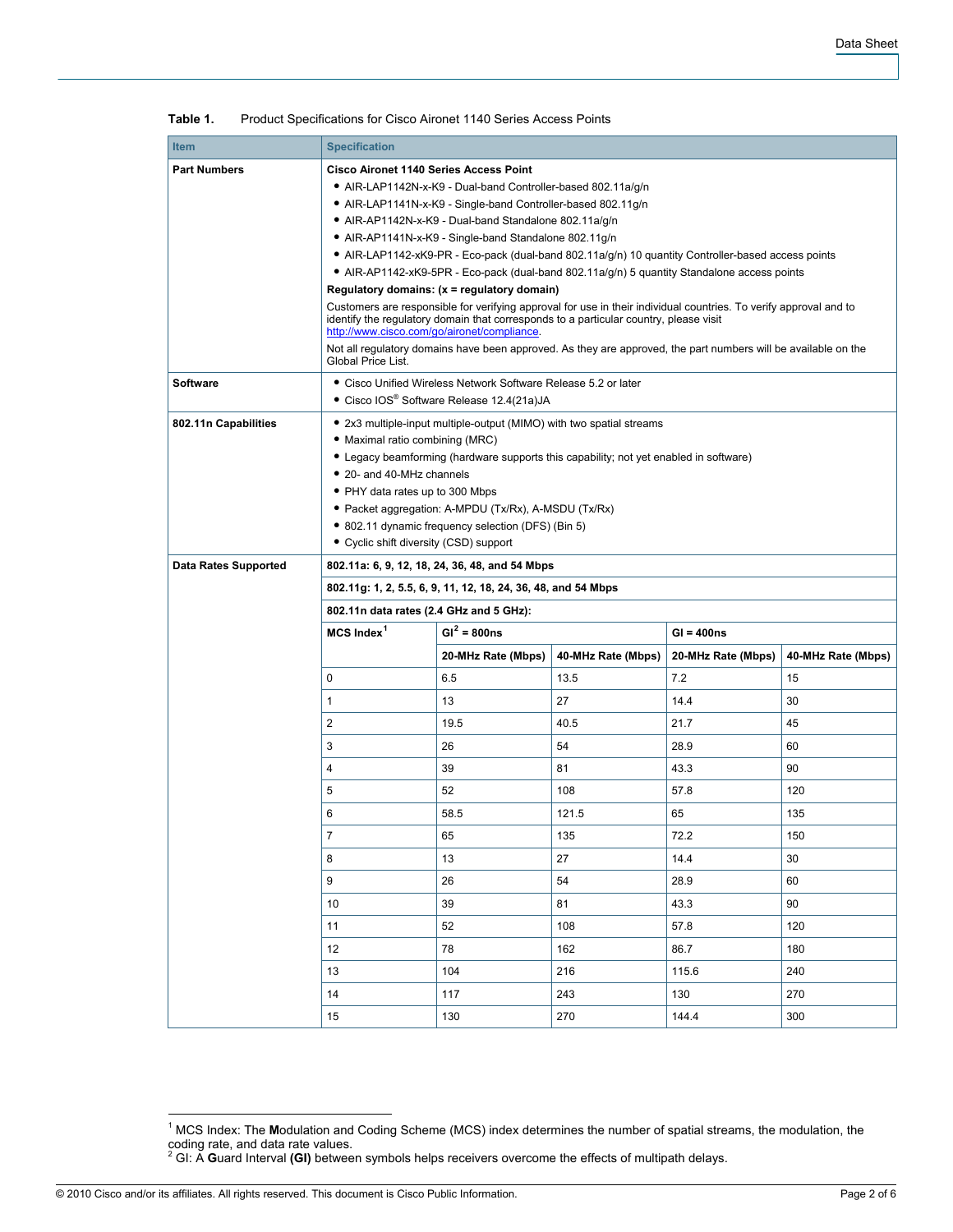| <b>Item</b>                                                                                                                 |                                                                                                                                        |                                                             |                                                                                                                                                                   |                   |                 |  |
|-----------------------------------------------------------------------------------------------------------------------------|----------------------------------------------------------------------------------------------------------------------------------------|-------------------------------------------------------------|-------------------------------------------------------------------------------------------------------------------------------------------------------------------|-------------------|-----------------|--|
|                                                                                                                             | <b>Specification</b>                                                                                                                   |                                                             |                                                                                                                                                                   |                   |                 |  |
| Frequency Band and 20-<br><b>MHz Operating Channels</b>                                                                     | A (A Regulatory Domain):                                                                                                               |                                                             | N (N Regulatory Domain):                                                                                                                                          |                   |                 |  |
|                                                                                                                             | • 2.412 to 2.462 GHz; 11 channels                                                                                                      |                                                             | • 2.412 to 2.462 GHz; 11 channels                                                                                                                                 |                   |                 |  |
|                                                                                                                             | • 5.180 to 5.320 GHz; 8 channels                                                                                                       |                                                             | • 5.180 to 5.320 GHz; 8 channels                                                                                                                                  |                   |                 |  |
|                                                                                                                             | • 5.500 to 5.700 GHz, 8 channels<br>(excludes 5.600 to 5.640 GHz)                                                                      |                                                             | • 5.745 to 5.825 GHz; 5 channels                                                                                                                                  |                   |                 |  |
|                                                                                                                             | • 5.745 to 5.825 GHz; 5 channels                                                                                                       |                                                             | P (P Regulatory Domain):                                                                                                                                          |                   |                 |  |
|                                                                                                                             | C (C Regulatory Domain):                                                                                                               |                                                             | • 2.412 to 2.472 GHz; 13 channels                                                                                                                                 |                   |                 |  |
|                                                                                                                             | • 2.412 to 2.472 GHz; 13 channels                                                                                                      |                                                             | • 5.180 to 5.320 GHz; 8 channels                                                                                                                                  |                   |                 |  |
|                                                                                                                             | • 5.745 to 5.825 GHz; 5 channels<br>E (E Reg Domain):<br>$\bullet$ 2.412 to 2.472 GHz; 13 channels<br>• 5.180 to 5.320 GHz; 8 channels |                                                             | S (S Regulatory Domain):<br>• 2.412 to 2.472 GHz; 13 channels<br>• 5.180 to 5.320 GHz; 8 channels<br>• 5.745 to 5.825 GHz; 5 channels<br>T (T Regulatory Domain): |                   |                 |  |
|                                                                                                                             |                                                                                                                                        |                                                             |                                                                                                                                                                   |                   |                 |  |
|                                                                                                                             |                                                                                                                                        |                                                             |                                                                                                                                                                   |                   |                 |  |
|                                                                                                                             |                                                                                                                                        |                                                             |                                                                                                                                                                   |                   |                 |  |
|                                                                                                                             | • 5.500 to 5.700 GHz, 8 channels                                                                                                       |                                                             | • 2.412 to 2.462 GHz; 11 channels                                                                                                                                 |                   |                 |  |
|                                                                                                                             | I (I Regulatory Domain):                                                                                                               |                                                             | • 5.280 to 5.320 GHz; 3 channels                                                                                                                                  |                   |                 |  |
|                                                                                                                             | • 2.412 to 2.472 GHz, 13 channels                                                                                                      |                                                             | • 5.500 to 5.700 GHz, 11 channels                                                                                                                                 |                   |                 |  |
|                                                                                                                             | • 5.180 to 5.320 GHz; 8 channels                                                                                                       |                                                             | • 5.745 to 5.825 GHz; 5 channels                                                                                                                                  |                   |                 |  |
|                                                                                                                             | K (K Regulatory Domain):                                                                                                               |                                                             |                                                                                                                                                                   |                   |                 |  |
|                                                                                                                             | • 2.412 to 2.472 GHz; 13 channels                                                                                                      |                                                             |                                                                                                                                                                   |                   |                 |  |
|                                                                                                                             | • 5.180 to 5.320 GHz; 8 channels                                                                                                       |                                                             |                                                                                                                                                                   |                   |                 |  |
|                                                                                                                             | • 5.500 to 5.620 GHz, 7 channels                                                                                                       |                                                             |                                                                                                                                                                   |                   |                 |  |
|                                                                                                                             | • 5.745 to 5.805 GHz, 4 channels                                                                                                       |                                                             |                                                                                                                                                                   |                   |                 |  |
| Note: This varies by regulatory domain. Refer to the product documentation for specific details for each regulatory domain. |                                                                                                                                        |                                                             |                                                                                                                                                                   |                   |                 |  |
| <b>Maximum Number of Non-</b>                                                                                               | 2.4 GHz                                                                                                                                |                                                             | 5 GHz                                                                                                                                                             |                   |                 |  |
| <b>Overlapping Channels</b>                                                                                                 | • 802.11b/g:                                                                                                                           |                                                             | • 802.11a.                                                                                                                                                        |                   |                 |  |
|                                                                                                                             | $\degree$ 20 MHz: 3                                                                                                                    |                                                             | $\degree$ 20 MHz: 21                                                                                                                                              |                   |                 |  |
|                                                                                                                             | • 802.11n:                                                                                                                             |                                                             | • 802.11n:                                                                                                                                                        |                   |                 |  |
|                                                                                                                             | $\degree$ 20 MHz: 3                                                                                                                    |                                                             | $\degree$ 20 MHz: 21                                                                                                                                              |                   |                 |  |
|                                                                                                                             |                                                                                                                                        |                                                             | $\circ$ 40 MHz: 9                                                                                                                                                 |                   |                 |  |
| Note: This varies by regulatory domain. Refer to the product documentation for specific details for each regulatory domain. |                                                                                                                                        |                                                             |                                                                                                                                                                   |                   |                 |  |
| <b>Receive Sensitivity</b>                                                                                                  | 802.11b                                                                                                                                | 802.11g                                                     | 802.11a                                                                                                                                                           |                   |                 |  |
|                                                                                                                             | -91 dBm @ 1 Mb/s<br>-86 dBm @ 6 Mb/s                                                                                                   |                                                             | -90 dBm @ 6 Mb/s                                                                                                                                                  |                   |                 |  |
|                                                                                                                             | -91 dBm @ 2 Mb/s<br>-86 dBm @ 9 Mb/s                                                                                                   |                                                             | -90 dBm @ 9 Mb/s                                                                                                                                                  |                   |                 |  |
|                                                                                                                             | -91 dBm @ 5.5 Mb/s                                                                                                                     | -86 dBm @ 12 Mb/s                                           |                                                                                                                                                                   | -90 dBm @ 12 Mb/s |                 |  |
|                                                                                                                             | -88 dBm @ 11 Mb/s                                                                                                                      | -86 dBm @ 18 Mb/s                                           |                                                                                                                                                                   | -90 dBm @ 18 Mb/s |                 |  |
|                                                                                                                             |                                                                                                                                        | -85 dBm @ 24 Mb/s<br>-83 dBm @ 36 Mb/s<br>-78 dBm @ 48 Mb/s |                                                                                                                                                                   | -88 dBm @ 24 Mb/s |                 |  |
|                                                                                                                             |                                                                                                                                        |                                                             |                                                                                                                                                                   | -85 dBm @ 36 Mb/s |                 |  |
|                                                                                                                             |                                                                                                                                        |                                                             |                                                                                                                                                                   | -80 dBm @ 48 Mb/s |                 |  |
|                                                                                                                             |                                                                                                                                        | -77 dBm @ 54 Mb/s                                           |                                                                                                                                                                   | -79 dBm @ 54 Mb/s |                 |  |
|                                                                                                                             | 2.4-GHz                                                                                                                                |                                                             |                                                                                                                                                                   | 5-GHz             | 5-GHz           |  |
|                                                                                                                             | 802.11n (HT20)                                                                                                                         |                                                             |                                                                                                                                                                   | 802.11n (HT20)    | 802.11n (HT40)  |  |
|                                                                                                                             | -88 dBm @ MCS0                                                                                                                         |                                                             |                                                                                                                                                                   | -91 dBm @ MCS0    | -78 dBm @ MCS0  |  |
|                                                                                                                             | -87 dBm @ MCS1                                                                                                                         |                                                             |                                                                                                                                                                   | -91 dBm @ MCS1    | -78 dBm @ MCS1  |  |
|                                                                                                                             | -86 dBm @ MCS2                                                                                                                         |                                                             |                                                                                                                                                                   | -90 dBm @ MCS2    | -78 dBm @ MCS2  |  |
|                                                                                                                             | -83 dBm @ MCS3                                                                                                                         |                                                             |                                                                                                                                                                   | -87 dBm @ MCS3    | -78 dBm @ MCS3  |  |
|                                                                                                                             | -80 dBm @ MCS4                                                                                                                         |                                                             |                                                                                                                                                                   | -84 dBm @ MCS4    | -78 dBm @ MCS4  |  |
|                                                                                                                             | -76 dBm @ MCS5                                                                                                                         |                                                             |                                                                                                                                                                   | -79 dBm @ MCS5    | -75 dBm @ MCS5  |  |
|                                                                                                                             | -74 dBm @ MCS6                                                                                                                         |                                                             |                                                                                                                                                                   | -77 dBm @ MCS6    | -73 dBm @ MCS6  |  |
|                                                                                                                             | -73 dBm @ MCS7                                                                                                                         |                                                             |                                                                                                                                                                   | -76 dBm @ MCS7    | -72 dBm @ MCS7  |  |
|                                                                                                                             | -87 dBm @ MCS8                                                                                                                         |                                                             |                                                                                                                                                                   | -90 dBm @ MCS8    | -76 dBm @ MCS8  |  |
|                                                                                                                             | -85 dBm @ MCS9                                                                                                                         |                                                             |                                                                                                                                                                   | -89 dBm @ MCS9    | -76 dBm @ MCS9  |  |
|                                                                                                                             | -83 dBm @ MCS10                                                                                                                        |                                                             |                                                                                                                                                                   | -86 dBm @ MCS10   | -76 dBm @ MCS10 |  |
|                                                                                                                             | -80 dBm @ MCS11                                                                                                                        |                                                             |                                                                                                                                                                   | -83 dBm @ MCS11   | -76 dBm @ MCS11 |  |
|                                                                                                                             | -77 dBm @ MCS12                                                                                                                        |                                                             |                                                                                                                                                                   | -80 dBm @ MCS12   | -76 dBm @ MCS12 |  |
|                                                                                                                             | -73 dBm @ MCS13                                                                                                                        |                                                             |                                                                                                                                                                   | -75 dBm @ MCS13   | -71 dBm @ MCS13 |  |
|                                                                                                                             | -71 dBm @ MCS14                                                                                                                        |                                                             |                                                                                                                                                                   | -74 dBm @ MCS14   | -69 dBm @ MCS14 |  |
|                                                                                                                             | -70 dBm @ MCS15                                                                                                                        |                                                             |                                                                                                                                                                   | -72 dBm @ MCS15   | -68 dBm @ MCS15 |  |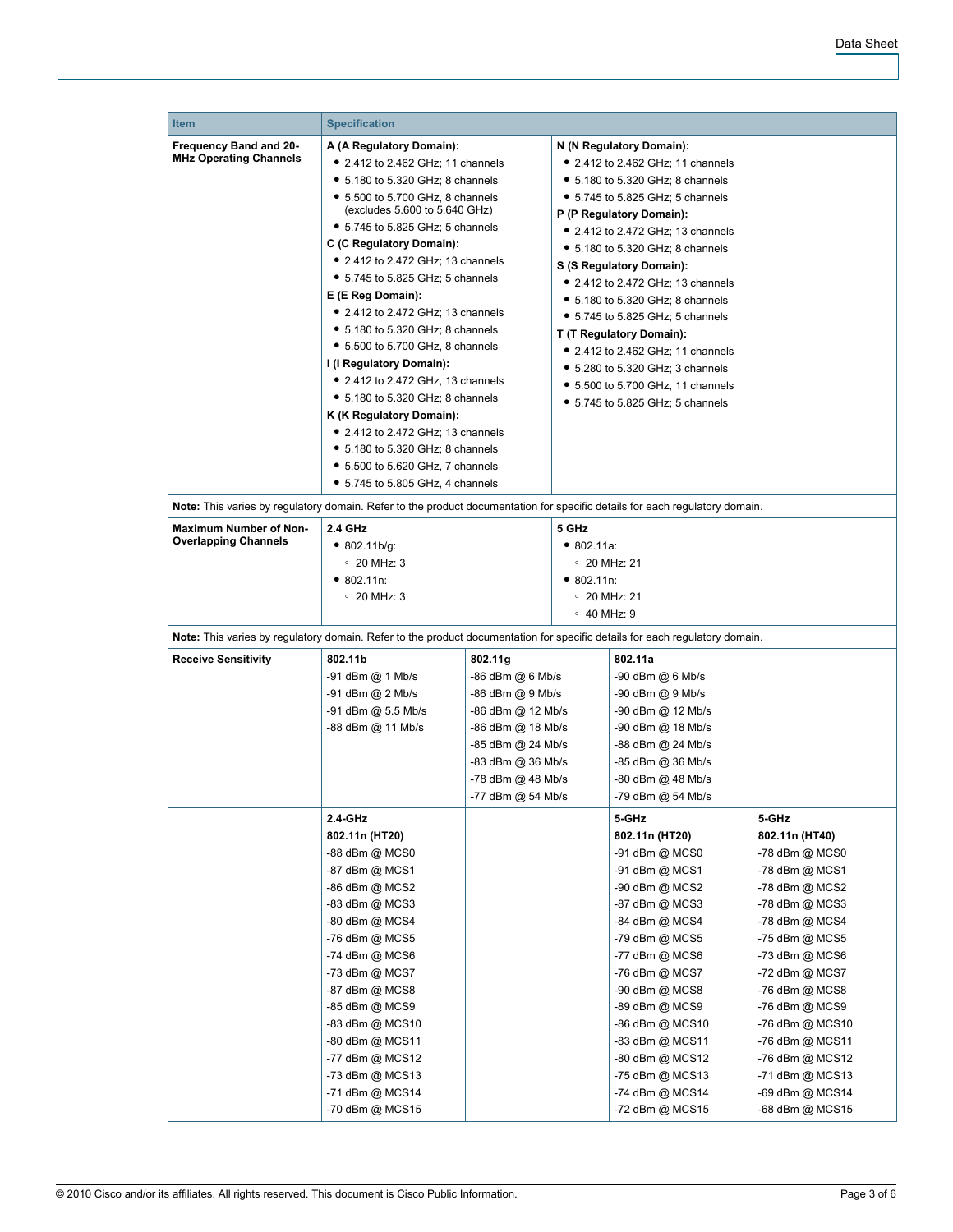| <b>Item</b>                                                                                                                                                       | <b>Specification</b>                                                                                                                                                                                                                                                                                     |                                                     |  |  |
|-------------------------------------------------------------------------------------------------------------------------------------------------------------------|----------------------------------------------------------------------------------------------------------------------------------------------------------------------------------------------------------------------------------------------------------------------------------------------------------|-----------------------------------------------------|--|--|
| <b>Maximum Transmit Power</b>                                                                                                                                     | 2.4GHz                                                                                                                                                                                                                                                                                                   | 5GHz                                                |  |  |
|                                                                                                                                                                   | •802.11b                                                                                                                                                                                                                                                                                                 | • 802.11a                                           |  |  |
|                                                                                                                                                                   | ○ 20 dBm with 1 antenna                                                                                                                                                                                                                                                                                  | ○ 20 dBm with 2 antennas                            |  |  |
|                                                                                                                                                                   | • 802.11g                                                                                                                                                                                                                                                                                                | • 802.11n non-HT duplicate (802.11a duplicate) mode |  |  |
|                                                                                                                                                                   | • 20 dBm with 2 antennas                                                                                                                                                                                                                                                                                 | • 20 dBm with 2 antennas                            |  |  |
|                                                                                                                                                                   | $\bullet$ 802.11n (HT20)                                                                                                                                                                                                                                                                                 | • 802.11n (HT20)                                    |  |  |
|                                                                                                                                                                   | ○ 20 dBm with 2 antennas                                                                                                                                                                                                                                                                                 | ○ 20 dBm with 2 antennas                            |  |  |
|                                                                                                                                                                   |                                                                                                                                                                                                                                                                                                          | $\bullet$ 802.11n (HT40)                            |  |  |
|                                                                                                                                                                   |                                                                                                                                                                                                                                                                                                          | ○ 20 dBm with 2 antennas                            |  |  |
| Note: The maximum power setting will vary by channel and according to individual country regulations. Refer to the product documentation for<br>specific details. |                                                                                                                                                                                                                                                                                                          |                                                     |  |  |
| <b>Available Transmit Power</b>                                                                                                                                   | 2.4GHz                                                                                                                                                                                                                                                                                                   | 5GHz                                                |  |  |
| Settings                                                                                                                                                          | 20 dBm (100 mW)                                                                                                                                                                                                                                                                                          | 20 dBm (100 mW)                                     |  |  |
|                                                                                                                                                                   | 17 dBm (50 mW)                                                                                                                                                                                                                                                                                           | 17 dBm (50 mW)                                      |  |  |
|                                                                                                                                                                   | 14 dBm (25 mW)                                                                                                                                                                                                                                                                                           | 14 dBm (25 mW)                                      |  |  |
|                                                                                                                                                                   | 11 dBm (12.5 mW)                                                                                                                                                                                                                                                                                         | 11 dBm (12.5 mW)                                    |  |  |
|                                                                                                                                                                   | 8 dBm (6.25 mW)                                                                                                                                                                                                                                                                                          | 8 dBm (6.25 mW)                                     |  |  |
|                                                                                                                                                                   | 5 dBm (3.13 mW)                                                                                                                                                                                                                                                                                          | 5 dBm (3.13 mW)                                     |  |  |
|                                                                                                                                                                   | 2 dBm (1.56 mW)                                                                                                                                                                                                                                                                                          | 2 dBm (1.56 mW)                                     |  |  |
|                                                                                                                                                                   | -1 dBm (0.78 mW)                                                                                                                                                                                                                                                                                         | $-1$ dBm (0.78 mW)                                  |  |  |
| Note: The maximum power setting will vary by channel and according to individual country regulations. Refer to the product documentation for<br>specific details. |                                                                                                                                                                                                                                                                                                          |                                                     |  |  |
| <b>Integrated Antenna</b>                                                                                                                                         | • 2.4 GHz, Gain 4.0 dBi, horizontal beamwidth 360°                                                                                                                                                                                                                                                       |                                                     |  |  |
|                                                                                                                                                                   | • 5 GHz, Gain 3 dBi, horizontal beamwidth 360°                                                                                                                                                                                                                                                           |                                                     |  |  |
| <b>Interfaces</b>                                                                                                                                                 | • 10/100/1000BASE-T autosensing (RJ-45)                                                                                                                                                                                                                                                                  |                                                     |  |  |
|                                                                                                                                                                   | • Management console port (RJ45)                                                                                                                                                                                                                                                                         |                                                     |  |  |
| <b>Indicators</b>                                                                                                                                                 | • Status LED indicates boot loader status, association status, operating status, boot loader warnings, boot loader<br>errors                                                                                                                                                                             |                                                     |  |  |
| Dimensions (W x L x H)                                                                                                                                            | • Access point (without mounting bracket): 8.7 x 8.7 x 1.84 in. (22.1 x 22.1 x 4.7 cm)                                                                                                                                                                                                                   |                                                     |  |  |
| Weight                                                                                                                                                            | • 2.3 lbs $(1.04 \text{ kg})$                                                                                                                                                                                                                                                                            |                                                     |  |  |
| Environmental                                                                                                                                                     | • Nonoperating (storage) temperature: -22 to 185°F (-30 to 85°C)                                                                                                                                                                                                                                         |                                                     |  |  |
|                                                                                                                                                                   | • Operating temperature: 32 to 104°F (0 to 40°C)                                                                                                                                                                                                                                                         |                                                     |  |  |
|                                                                                                                                                                   | • Operating humidity: 10 to 90% percent (non-condensing)                                                                                                                                                                                                                                                 |                                                     |  |  |
| <b>System Memory</b>                                                                                                                                              | $\bullet$ 128 MB DRAM                                                                                                                                                                                                                                                                                    |                                                     |  |  |
|                                                                                                                                                                   | • 32 MB flash                                                                                                                                                                                                                                                                                            |                                                     |  |  |
| <b>Input Power Requirements</b>                                                                                                                                   | • AP1140: 44 to 57 VDC                                                                                                                                                                                                                                                                                   |                                                     |  |  |
|                                                                                                                                                                   | • Power Supply and Power Injector: 100 to 240 VAC; 50 to 60 Hz                                                                                                                                                                                                                                           |                                                     |  |  |
| <b>Powering Options</b>                                                                                                                                           | • 802.3af Ethernet Switch                                                                                                                                                                                                                                                                                |                                                     |  |  |
|                                                                                                                                                                   |                                                                                                                                                                                                                                                                                                          |                                                     |  |  |
|                                                                                                                                                                   | • Cisco AP1140 Power Injectors (AIR-PWRINJ4=)<br>• Cisco AP1140 Local Power Supply (AIR-PWR-B=)                                                                                                                                                                                                          |                                                     |  |  |
|                                                                                                                                                                   |                                                                                                                                                                                                                                                                                                          |                                                     |  |  |
| <b>Power Draw</b>                                                                                                                                                 | • AP1140: 12.95 W                                                                                                                                                                                                                                                                                        |                                                     |  |  |
|                                                                                                                                                                   | <b>Note:</b> When deployed using PoE, the power drawn from the power sourcing equipment will be higher by some<br>amount dependent on the length of the interconnecting cable. This additional power may be as high as 2.45W,<br>bringing the total system power draw (access point + cabling) to 15.4W. |                                                     |  |  |
| Warranty                                                                                                                                                          | Limited Lifetime Hardware Warranty                                                                                                                                                                                                                                                                       |                                                     |  |  |
|                                                                                                                                                                   |                                                                                                                                                                                                                                                                                                          |                                                     |  |  |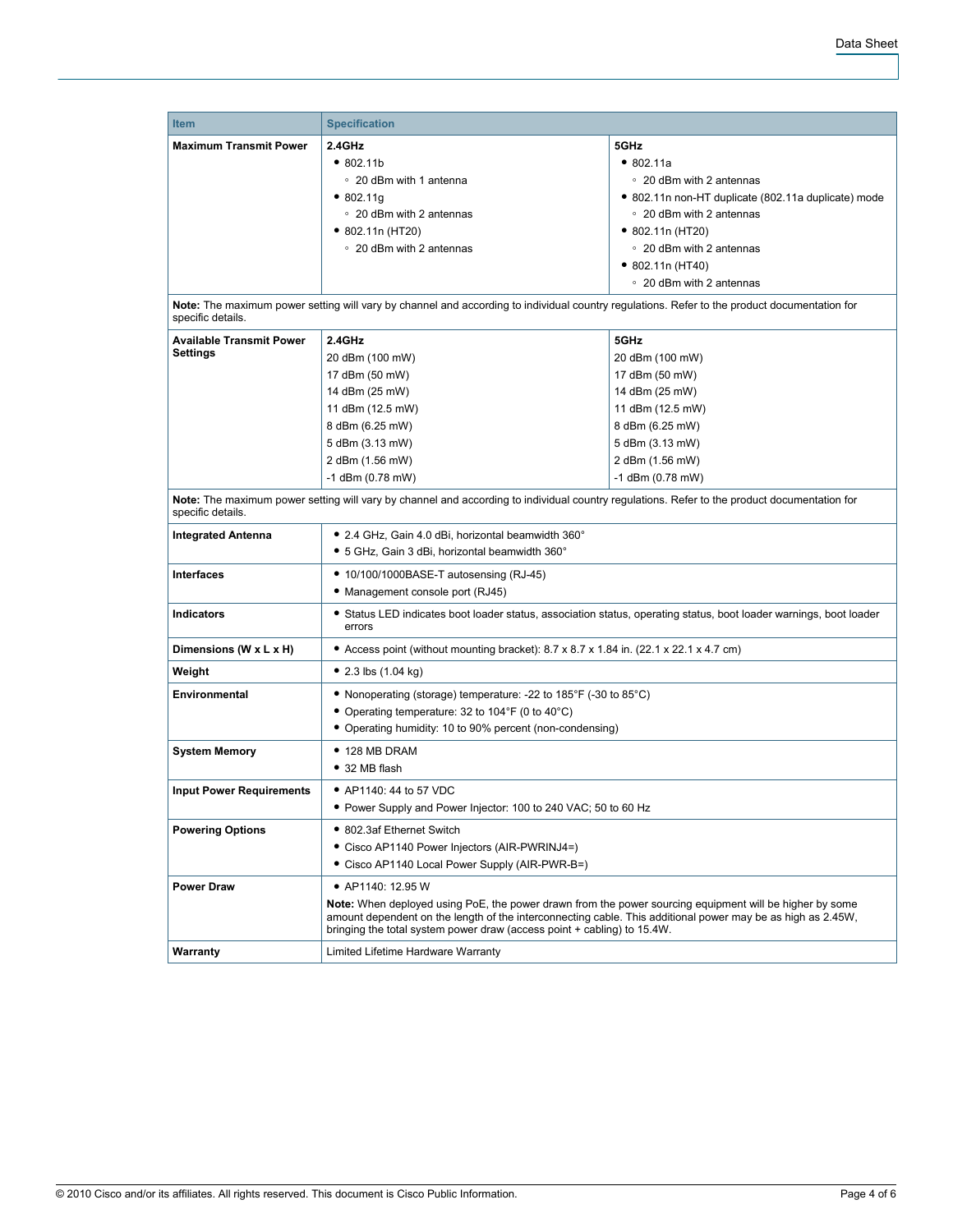| <b>Item</b>                                                  | <b>Specification</b>                                                                                    |  |  |  |  |
|--------------------------------------------------------------|---------------------------------------------------------------------------------------------------------|--|--|--|--|
| Compliance                                                   | <b>Standards</b>                                                                                        |  |  |  |  |
|                                                              | • Safety:                                                                                               |  |  |  |  |
|                                                              | $\degree$ UL 60950-1                                                                                    |  |  |  |  |
|                                                              | © CAN/CSA-C22.2 No. 60950-1                                                                             |  |  |  |  |
|                                                              | $\circ$ UL 2043                                                                                         |  |  |  |  |
|                                                              | ○ IEC 60950-1                                                                                           |  |  |  |  |
|                                                              | © EN 60950-1                                                                                            |  |  |  |  |
|                                                              | • Radio approvals:                                                                                      |  |  |  |  |
|                                                              | ○ FCC Part 15.247, 15.407                                                                               |  |  |  |  |
|                                                              | ∘ RSS-210 (Canada)                                                                                      |  |  |  |  |
|                                                              | © EN 300.328, EN 301.893 (Europe)                                                                       |  |  |  |  |
|                                                              | ∘ ARIB-STD 33 (Japan)                                                                                   |  |  |  |  |
|                                                              | ○ ARIB-STD 66 (Japan)                                                                                   |  |  |  |  |
|                                                              | ○ ARIB-STD T71 (Japan)                                                                                  |  |  |  |  |
|                                                              | ○ AS/NZS 4268.2003 (Australia and New Zealand)                                                          |  |  |  |  |
|                                                              | ○ EMI and susceptibility (Class B)                                                                      |  |  |  |  |
|                                                              | © FCC Part 15.107 and 15.109                                                                            |  |  |  |  |
|                                                              | ○ ICES-003 (Canada)                                                                                     |  |  |  |  |
|                                                              | ∘ VCCI (Japan)                                                                                          |  |  |  |  |
|                                                              | © EN 301.489-1 and -17 (Europe)                                                                         |  |  |  |  |
|                                                              | © EN 60601-1-2 EMC requirements for the Medical Directive 93/42/EEC                                     |  |  |  |  |
|                                                              | • IEEE Standard:                                                                                        |  |  |  |  |
|                                                              | ○ IEEE 802.11a/b/g, IEEE 802.11n, IEEE 802.11h, IEEE 802.11d                                            |  |  |  |  |
|                                                              | • Security:                                                                                             |  |  |  |  |
|                                                              | ○ 802.11i, Wi-Fi Protected Access 2 (WPA2), WPA                                                         |  |  |  |  |
|                                                              | $\degree$ 802.1X                                                                                        |  |  |  |  |
|                                                              | ○ Advanced Encryption Standards (AES), Temporal Key Integrity Protocol (TKIP)                           |  |  |  |  |
|                                                              | • EAP Type(s):                                                                                          |  |  |  |  |
|                                                              | ○ Extensible Authentication Protocol-Transport Layer Security (EAP-TLS)                                 |  |  |  |  |
|                                                              | © EAP-Tunneled TLS (TTLS) or Microsoft Challenge Handshake Authentication Protocol Version 2 (MSCHAPv2) |  |  |  |  |
|                                                              | ○ Protected EAP (PEAP) v0 or EAP-MSCHAPv2                                                               |  |  |  |  |
|                                                              | ○ Extensible Authentication Protocol-Flexible Authentication via Secure Tunneling (EAP-FAST)            |  |  |  |  |
|                                                              | • PEAPv1 or EAP-Generic Token Card (GTC)                                                                |  |  |  |  |
|                                                              | ○ EAP-Subscriber Identity Module (SIM)                                                                  |  |  |  |  |
|                                                              | • Multimedia:                                                                                           |  |  |  |  |
|                                                              | ∘ Wi-Fi Multimedia (WMM <sup>™</sup> )                                                                  |  |  |  |  |
|                                                              | • Other:                                                                                                |  |  |  |  |
|                                                              | ○ FCC Bulletin OET-65C                                                                                  |  |  |  |  |
|                                                              | ∘ RSS-102                                                                                               |  |  |  |  |
| <b>Calculated Mean Time</b><br><b>Between Failure (MTBF)</b> | 390,000 hours                                                                                           |  |  |  |  |

### **Service and Support**

Cisco and Cisco Wireless LAN Specialized Partners offer a broad portfolio of end-to-end services based on proven methodologies for planning, designing, implementing, operating, and optimizing the performance of your wireless network. Cisco recommends the following services for the Cisco Aironet 1140 Series Access Points implementation:

## **Cisco Wireless LAN 802.11n Readiness Assessment Service**

Prevent common challenges and reduce deployment costs by determining the readiness of your wired and wireless infrastructure.

### **Cisco Wireless LAN 802.11n Migration Service**

Simplify the migration to high-performance, next generation 802.11n.